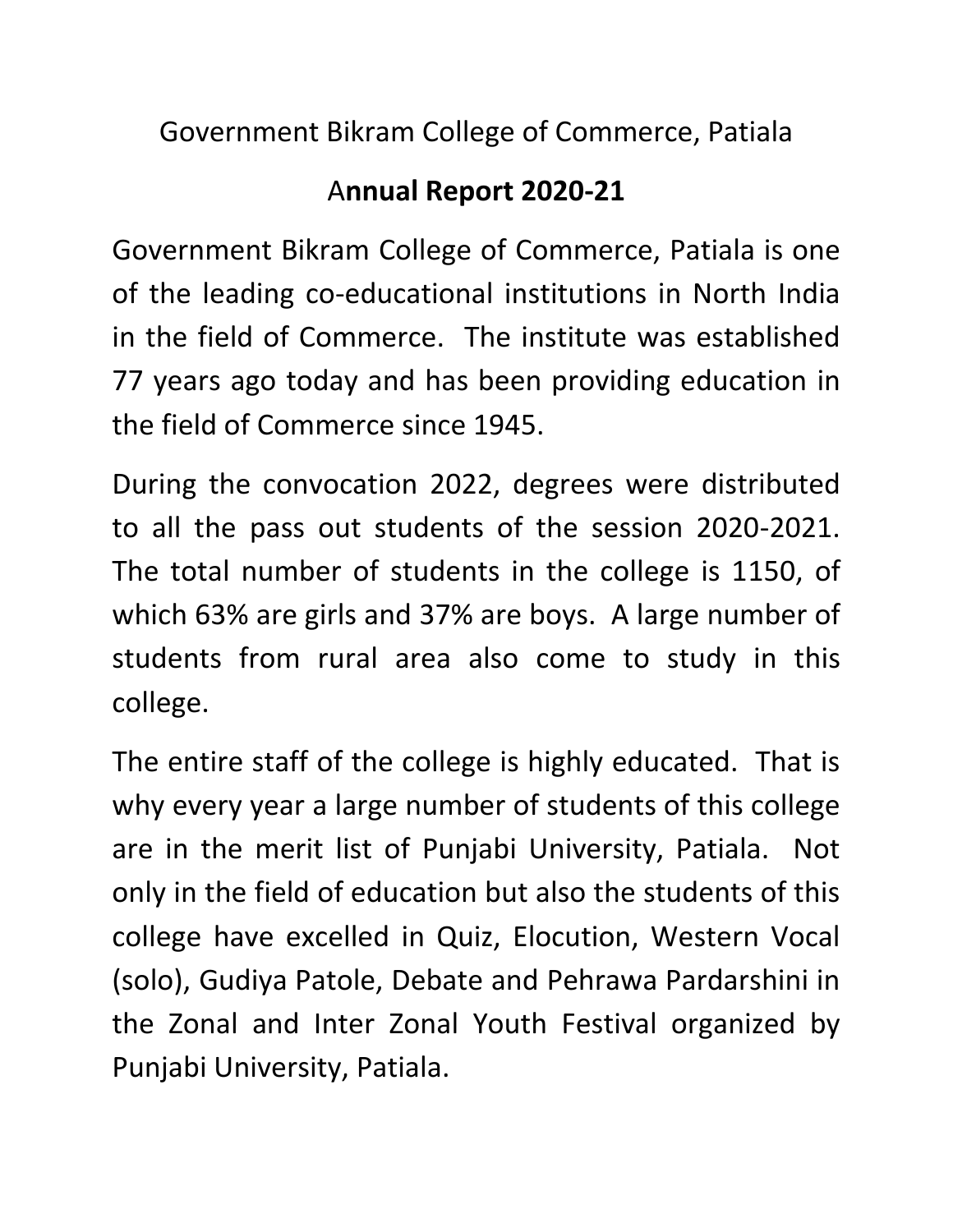The placement cell of the college is always striving to make the 100% placement of students.

 The NSS camps are conducted from time to time to inculcate a sense of national, social and humanitarian service in the students.

A Rotaract Club has also been set up in the college in collaboration with Rotary Club, Patiala.

The college has always been aware of the health of the students. That is why Covid-19 vaccination camps are conducted from time to time.

Classes are conducted in online and offline mode as per the instructions of the university.

Apart from this the prospectus of the college session 2020-2021 has also been released and all the other information to be given to the students is made available on the website of the college. The college's Facebook, Instagram ID is also updated from time to time.